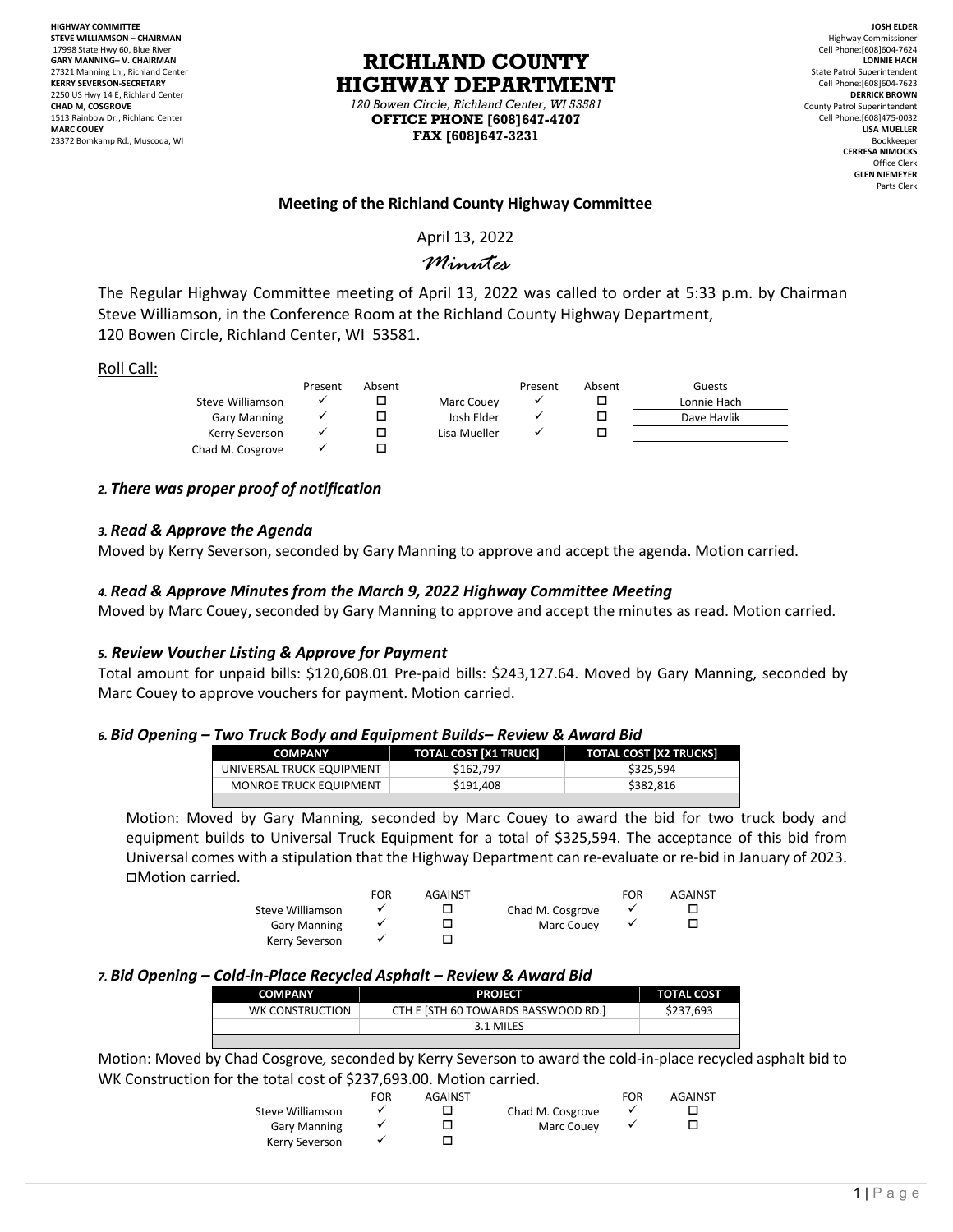*8. Bid Opening – Seal Coating Aggregate – Review & Award Bid*

| <b>COMPANY</b>         | <b>PROJECT</b>      | <b>TOTAL COST</b> |
|------------------------|---------------------|-------------------|
| <b>FAHRNER ASPHALT</b> | 3718 TONS DELIVERED | \$18.85/TON       |

Discussion: Cost comparison of Pink Lady: \$18.85 per ton vs. \$12.50 per ton for limestone chips hauled to the Highway Shop location. The life expectancy for a road that is treated with washed quartz is much greater than a road that has only been treated with regular limestone chips.

Motion: Moved by Gary Manning*,* seconded by Kerry Severson to award the bid for seal coating aggregate [Pink Lady] to Fahrner Asphalt at a price of \$18.85/Ton. Motion carried.

|                     | FOR | <b>AGAINST</b> |                  | FOR | AGAINST |
|---------------------|-----|----------------|------------------|-----|---------|
| Steve Williamson    |     |                | Chad M. Cosgrove |     |         |
| <b>Gary Manning</b> |     |                | Marc Couev       |     |         |
| Kerry Severson      |     |                |                  |     |         |
|                     |     |                |                  |     |         |

## *9. Workforce – Shop Superintendent Position –Discussion*

Discussion: Carlson Dettman has created the position of Shop Superintendent with recommended starting pay at grade J.

Motion: Moved by Gary Manning*,* seconded by Marc Couey to accept the newly created position of Shop Superintendent at pay grade J with further approval from the entire Highway Committee to proceed forward with the necessary steps to complete the new position. Motion carried.

|                     | FOR | AGAINST |                  | FOR | AGAINST |
|---------------------|-----|---------|------------------|-----|---------|
| Steve Williamson    |     |         | Chad M. Cosgrove |     |         |
| <b>Gary Manning</b> |     |         | Marc Couev       |     |         |
| Kerry Severson      |     |         |                  |     |         |

### *10. Parts Room – Inventory Management – Discussion*

Discussion: The Highway Commissioner informed the Highway Committee that there is interest in updating the parts room with a digital/bar coding system to help improve inventory management and increase efficiency.

## *11. Equipment – Brine Maker [High Capacity] – Review & Discuss*

Discussion: 2 competitive bids were solicited for review & discussion. The high capacity brine maker is 100% reimbursed by State funds and will be installed and operational by the next winter season.

| <b>COMPANY</b>    | <b>TOTAL COST</b> |
|-------------------|-------------------|
| CASPER[HENDERSON] | \$117.215.00      |
| VARITECH          | \$147,044.88      |
|                   |                   |

Motion: Moved by Marc Couey*,* seconded by Chad Cosgrove to award the bid for the High Capacity Brine Maker to Casper for the total cost of \$117,215. Motion carried.

|                     | FOR | AGAINST |                  | FOR | <b>AGAINST</b> |
|---------------------|-----|---------|------------------|-----|----------------|
| Steve Williamson    |     |         | Chad M. Cosgrove |     |                |
| <b>Gary Manning</b> |     |         | Marc Couev       |     |                |
| Kerry Severson      |     |         |                  |     |                |

### *12. Equipment – Tractor Lease – Review & Discuss*

Discussion: Utilized Sourcewell to lease a Case IH 125.

Motion: Moved by Gary Manning*,* seconded by Kerry Severson to approve the lease agreement for a Case IH 125 presented by Sourcewell at the following lease terms:

\$95,394.00 Total lease cost

5-year lease agreement

 $\checkmark$ \$1.00 buy-out option [at end of lease]

 $\checkmark$ \$22,512.00 Annual yearly lease payments. Motion carried.

|                     | <b>FOR</b> | <b>AGAINST</b> |                  | FOR | AGAINST |
|---------------------|------------|----------------|------------------|-----|---------|
| Steve Williamson    |            |                | Chad M. Cosgrove |     |         |
| <b>Gary Manning</b> |            |                | Marc Couev       |     |         |
| Kerry Severson      |            |                |                  |     |         |

## *9. Employee Status – Probationary Status to Full-Time for 2 Patrolmen – Review & Approve*

Motion: Moved by Kerry Severson*,* seconded by Chad Cosgrove to approve probationary status to full-time status of patrolmen Mark Clark & Chris Shelton.Motion carried.

|                     | FOR | <b>AGAINST</b> |                  | FOR | <b>AGAINST</b> |
|---------------------|-----|----------------|------------------|-----|----------------|
| Steve Williamson    |     |                | Chad M. Cosgrove |     |                |
| <b>Gary Manning</b> |     |                | Marc Couey       |     |                |
| Kerry Severson      |     |                |                  |     |                |